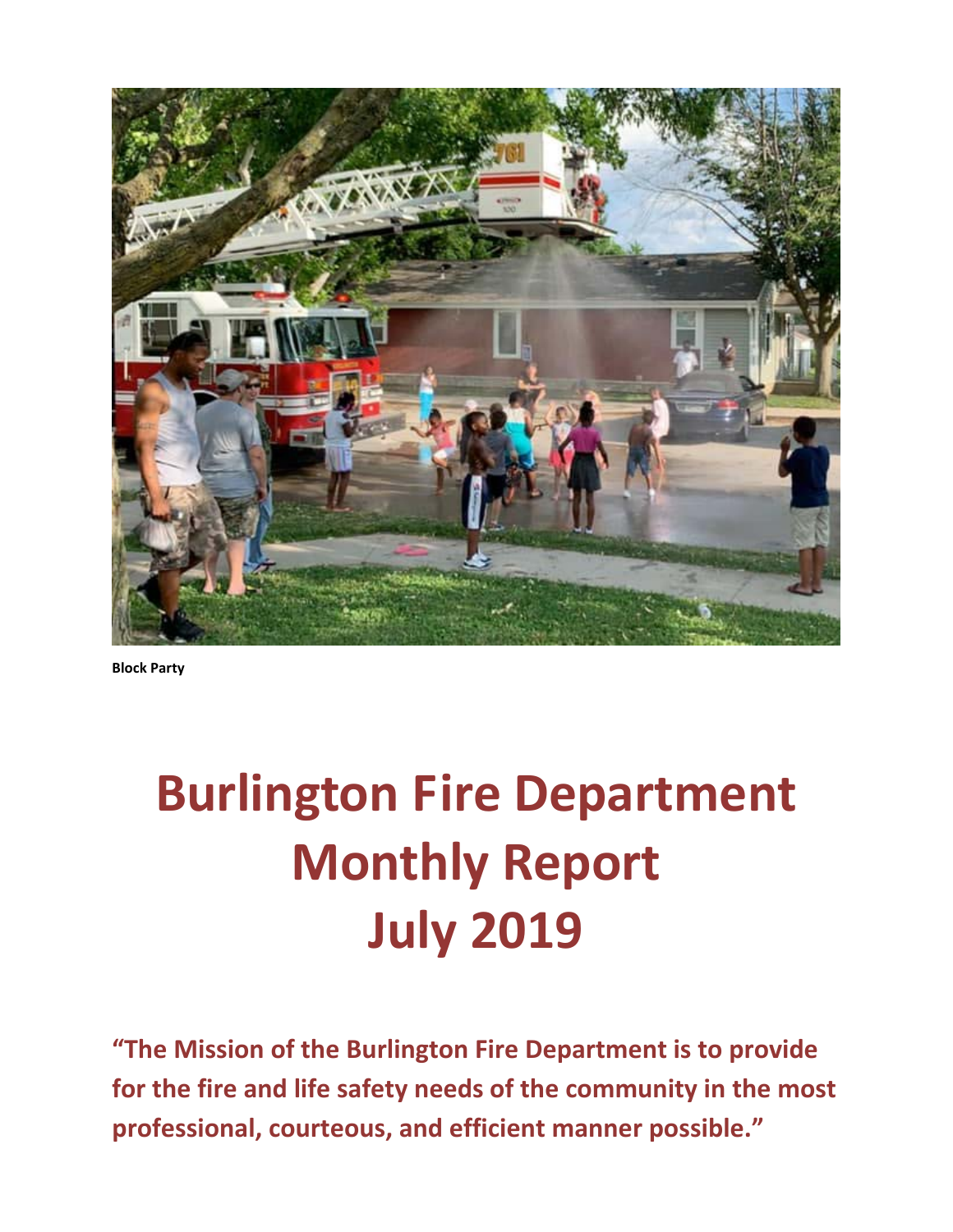#### **Operations**

The Burlington Fire Department responded to 458 calls for service in July. 333 calls (72%) were in the city limits of Burlington. 40% of the calls were overlapping meaning we had two or more calls in progress at the same time. The average response time for all emergency calls (including those outside the city) was 6 minutes and 16 seconds.

355 calls were EMS-related (78%). 272 patients were transported (260 to Great River Medical Center, 10 to Iowa City, and 2 to Davenport). Below is a "heat" map of the Burlington area that shows the general vicinity and number of calls.



**Heat Map (July 2019)**

Captain Toops served as a co-chair of the medical committee for RAGBRAI and made sure that the Department was well prepared for the arrival of the riders. We staffed two additional ambulances, assisted in staffing two first aid stations, and maintained a presence at Central Fire Station to welcome the riders to town with a cooling spray of water from the aerial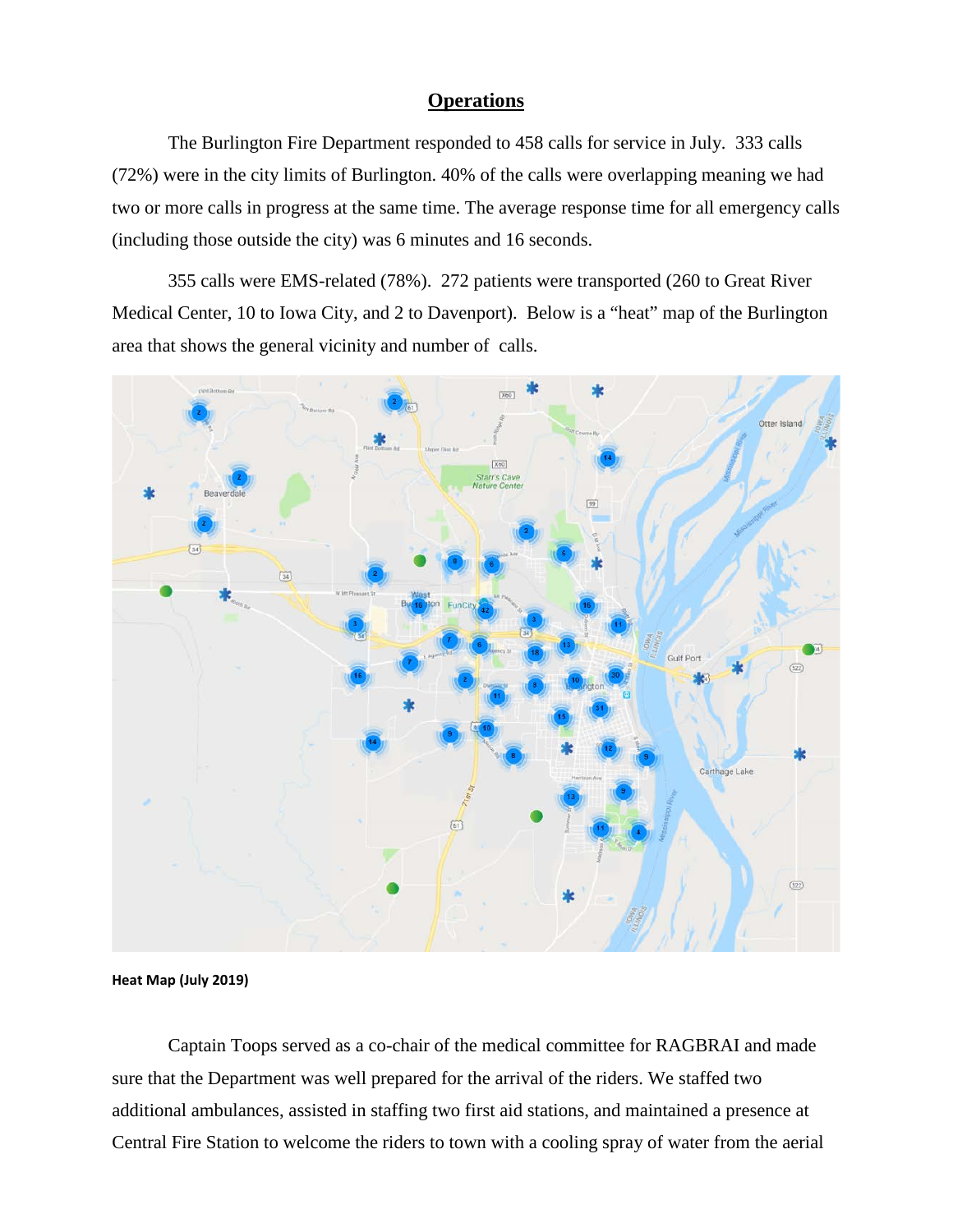truck. Station 2 also welcomed around 30 RAGBRAI riders by providing camping areas and restrooms.



### **Station 2 RAGBRAI Campers**

Four members of the Department traveled to the Pierce Manufacturing Facility in Wisconsin to inspect our new engine prior to delivery. The engine, 727, was delivered on July  $19<sup>th</sup>$  and put into service at Central Fire Station on August  $1<sup>st</sup>$ .



**Engine 727 "Push-in"**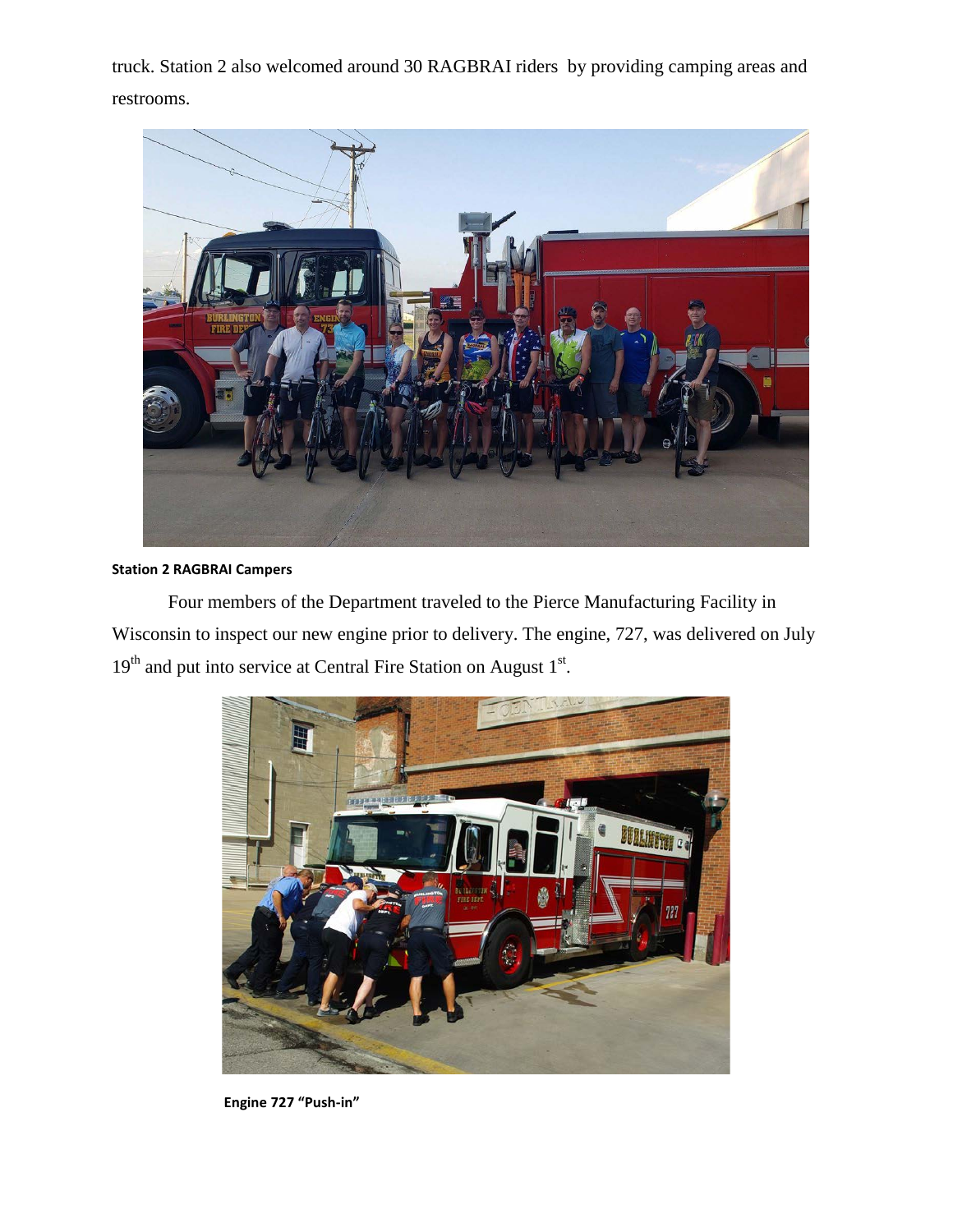## **Community Risk Reduction**

Crews installed 26 smoke alarms and two carbon monoxide alarms in July. Fire Marshal Crooks completed 23 inspections or re-inspections including several related to liquor licenses. He also gave a safety presentation to around 30 residents of Village Cooperative, 1431 Cambride Drive. Shift 2 members participated in a wellness fair at Sunnybrook Assisted Living.

## **Training**

There were over 300 hours of training in July including a mix of online, classroom, and practical application in a variety of fire and EMS topics. Dustin Sholtz from Reliant Apparatus provided several hours of instruction on each shift in the operations of our new engine.

Four members of the Department (Tayler Arnold, Zach Schlueter, Garrett Johnson, and Nick Dolan) graduated from the Paramedic program at SCC. They attended around 700 hours of classroom training, 140 hours of lab time, 100 hours of clinical rotations at area hospitals, and at least 256 hours of ambulance ride time including acting as the team lead on at least 30 calls.

## **Other Activities**

- Annual aerial testing and certification performed on our two aerials with 722 (a 24 year old apparatus) being taken out of service until repairs can be made.
- Deputy Chief Ryan and Chief Trexel attended the two day "Incident Command" System 400" class in Ainsworth.
- Deputy Chief Ryan and Chief Trexel attended the Des Moines County Firefighter's Association meeting in Danville.

### **2019 US fire statistics (through 8/15/2019):**

- 1295 civilians have been killed in residential structure fires including 24 in Iowa.
- 32 firefighters died in the line of duty (US Fire Administration).

Respectfully Submitted,

Matt Trexel

Fire Chief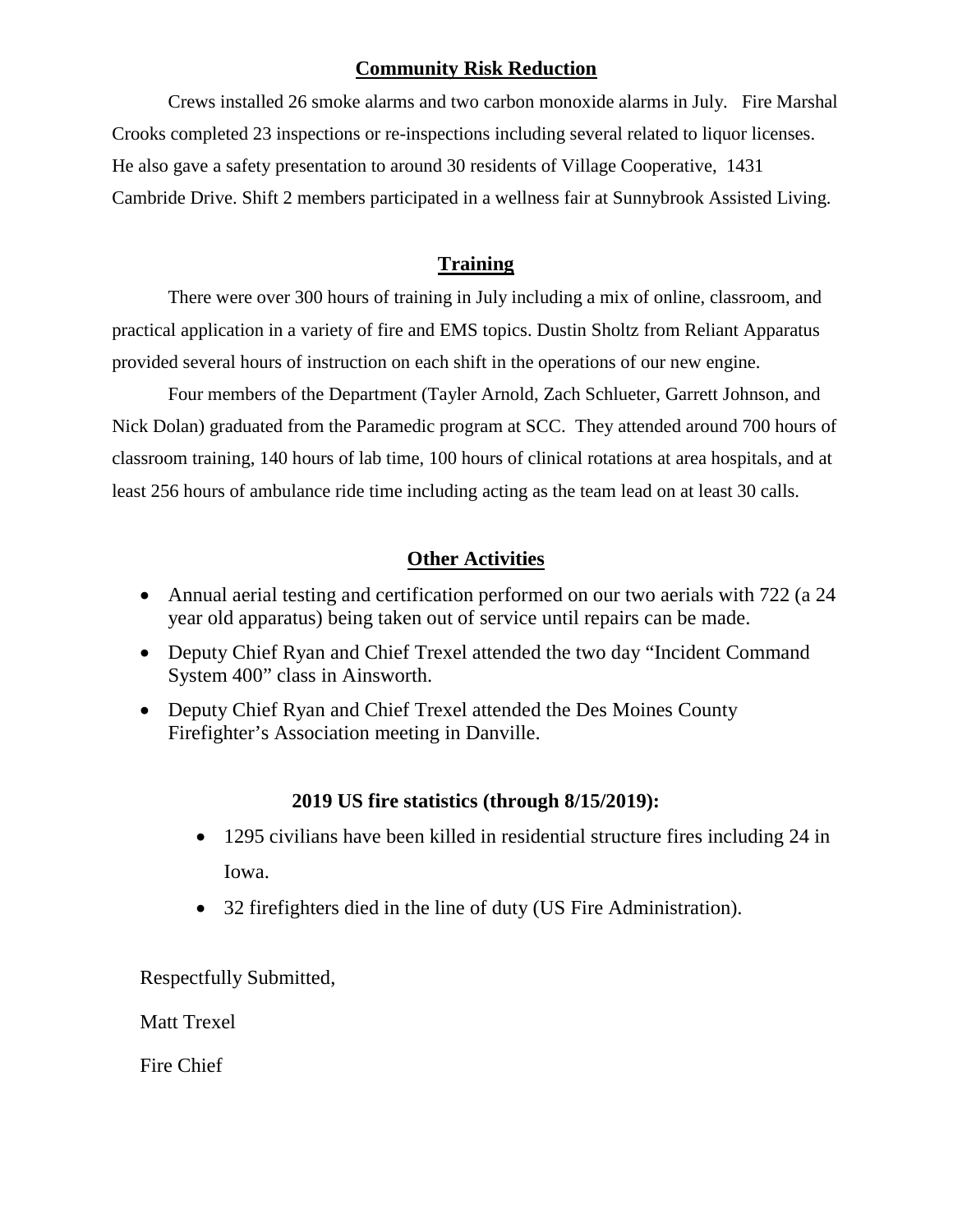Burlington, IA

This report was generated on 8/14/2019 2:19:09 PM

#### **Incident Statistics**

Start Date: 07/01/2019 | End Date: 07/31/2019

| <b>INCIDENT COUNT</b>                                                                 |                                                                   |                                         |                         |                                              |
|---------------------------------------------------------------------------------------|-------------------------------------------------------------------|-----------------------------------------|-------------------------|----------------------------------------------|
| <b>INCIDENT TYPE</b>                                                                  |                                                                   |                                         | # INCIDENTS             |                                              |
| <b>EMS</b>                                                                            |                                                                   | 355                                     |                         |                                              |
|                                                                                       | <b>FIRE</b>                                                       | 103                                     |                         |                                              |
| <b>TOTAL</b>                                                                          |                                                                   |                                         | 458                     |                                              |
|                                                                                       |                                                                   | <b>TOTAL TRANSPORTS (N2 and N3)</b>     |                         |                                              |
| <b>APPARATUS</b>                                                                      | # of APPARATUS<br><b>TRANSPORTS</b>                               | # of PATIENT TRANSPORTS                 |                         | <b>TOTAL # of PATIENT</b><br><b>CONTACTS</b> |
| $\mathbf 0$                                                                           | 0                                                                 | $\pmb{0}$                               |                         | $\mathbf{0}$                                 |
| 721                                                                                   | $\mathsf{O}\xspace$                                               | $\mathbf{1}$                            |                         | $\mathbf{1}$                                 |
| 751                                                                                   | 88                                                                | 109                                     |                         | 109                                          |
| 752                                                                                   | 11                                                                | 17                                      |                         | 17                                           |
| 753                                                                                   | 105                                                               | 140                                     |                         | 138                                          |
| 754                                                                                   | 3                                                                 | $\mathbf{3}$                            |                         | $\mathbf{3}$                                 |
| 755                                                                                   | 63                                                                | 88                                      |                         | 87                                           |
| <b>TOTAL</b>                                                                          | 270                                                               | 358                                     |                         | 355                                          |
|                                                                                       | <b>PRE-INCIDENT VALUE</b>                                         | <b>LOSSES</b>                           |                         |                                              |
|                                                                                       | \$409,800.00                                                      | \$72,100.00                             |                         |                                              |
| <b>CO CHECKS</b>                                                                      |                                                                   |                                         |                         |                                              |
|                                                                                       | 736 - CO detector activation due to malfunction<br>$\overline{2}$ |                                         |                         |                                              |
|                                                                                       | 746 - Carbon monoxide detector activation, no CO                  | $\mathbf{1}$                            |                         |                                              |
| <b>TOTAL</b>                                                                          |                                                                   | 3                                       |                         |                                              |
|                                                                                       | <b>MUTUAL AID</b>                                                 |                                         |                         |                                              |
|                                                                                       | <b>Aid Type</b>                                                   |                                         | <b>Total</b>            |                                              |
|                                                                                       | <b>Aid Given</b>                                                  | $\boldsymbol{2}$                        |                         |                                              |
| <b>Aid Received</b>                                                                   |                                                                   |                                         | $\overline{\mathbf{4}}$ |                                              |
|                                                                                       |                                                                   | <b>OVERLAPPING CALLS</b>                |                         |                                              |
|                                                                                       | # OVERLAPPING<br>% OVERLAPPING                                    |                                         |                         |                                              |
| 183<br>39.96<br><b>LIGHTS AND SIREN - AVERAGE RESPONSE TIME (Dispatch to Arrival)</b> |                                                                   |                                         |                         |                                              |
| <b>Station</b><br><b>EMS</b><br><b>FIRE</b>                                           |                                                                   |                                         |                         |                                              |
| Station 1                                                                             |                                                                   | 0:06:27                                 |                         | 0:07:49                                      |
| Station 2                                                                             |                                                                   | 0:05:09                                 |                         | 0:05:18                                      |
| <b>Station 3 - Bakers Pride</b>                                                       |                                                                   | 0:06:54<br>0:06:25                      |                         |                                              |
|                                                                                       |                                                                   | <b>AVERAGE FOR ALL CALLS</b><br>0:06:16 |                         |                                              |
|                                                                                       |                                                                   |                                         |                         |                                              |

Only Reviewed Incidents included. CO Checks only includes Incident Types: 424, 736 and 734. # Apparatus Transports = # of incidents where apparatus transported. # Patient Transports = # of PCR with disposition "Treated, Transported by EMS". # Patient Contacts = # of PCR contacted by apparatus. This report now returns both NEMSIS 2 & 3 data as appropriate. The set of 2 set of 2 set of 2 set of 2 set of 2 set of 2 set of 2 set of 2 set of 2



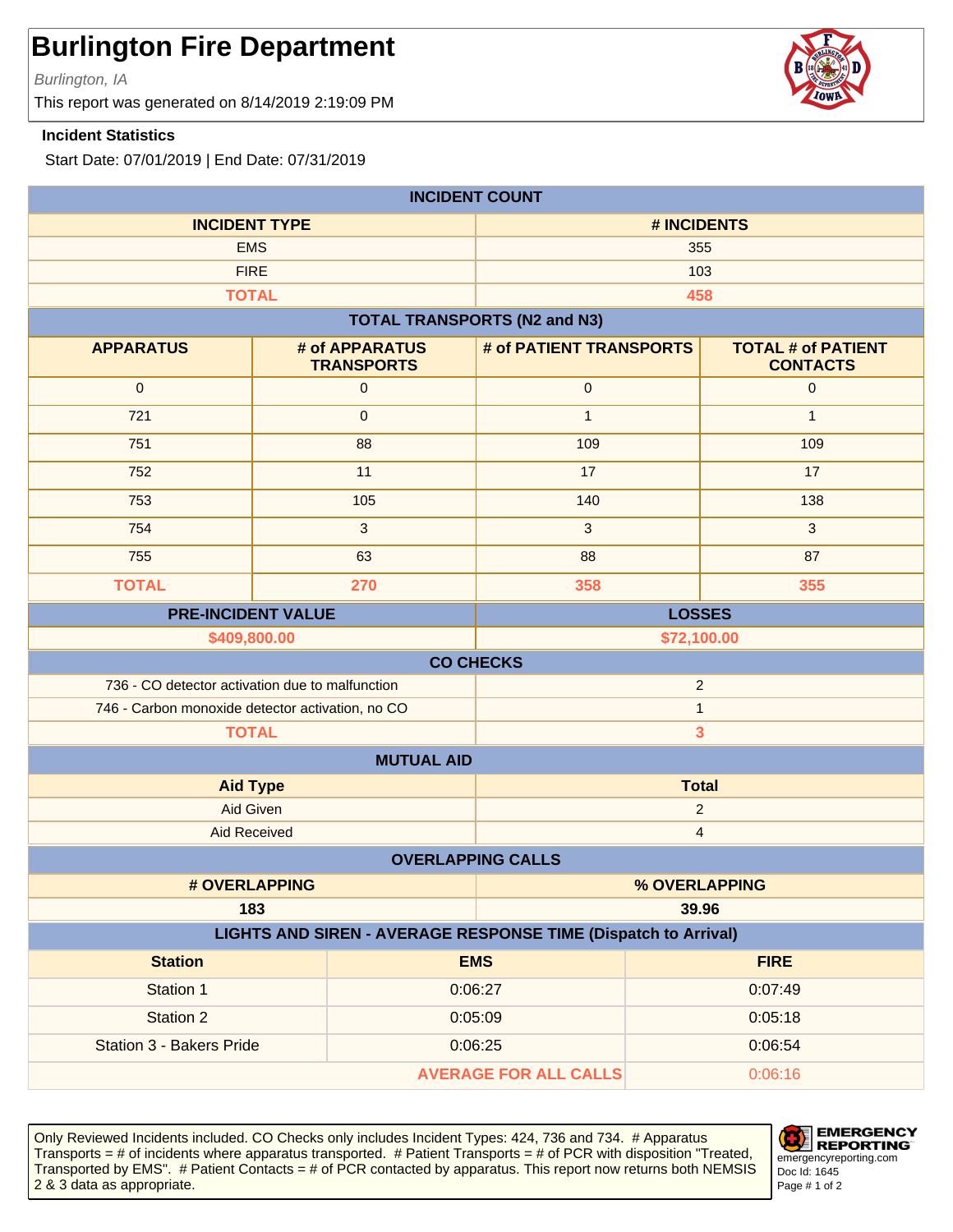| <b>LIGHTS AND SIREN - AVERAGE TURNOUT TIME (Dispatch to Enroute)</b> |         |            |                                      |
|----------------------------------------------------------------------|---------|------------|--------------------------------------|
| <b>Station</b>                                                       |         | <b>EMS</b> | <b>FIRE</b>                          |
| Station 1                                                            |         | 0:01:33    | 0:02:02                              |
| Station 2                                                            | 0:01:29 |            | 0:01:41                              |
| Station 3 - Bakers Pride                                             |         | 0:01:25    | 0:01:44                              |
| <b>AVERAGE FOR ALL CALLS</b><br>0:01:35                              |         |            |                                      |
| <b>AGENCY</b>                                                        |         |            | <b>AVERAGE TIME ON SCENE (MM:SS)</b> |
| <b>Burlington Fire Department</b>                                    |         |            | 20:59                                |

Only Reviewed Incidents included. CO Checks only includes Incident Types: 424, 736 and 734. # Apparatus Transports = # of incidents where apparatus transported. # Patient Transports = # of PCR with disposition "Treated, Transported by EMS". # Patient Contacts = # of PCR contacted by apparatus. This report now returns both NEMSIS 2 & 3 data as appropriate.

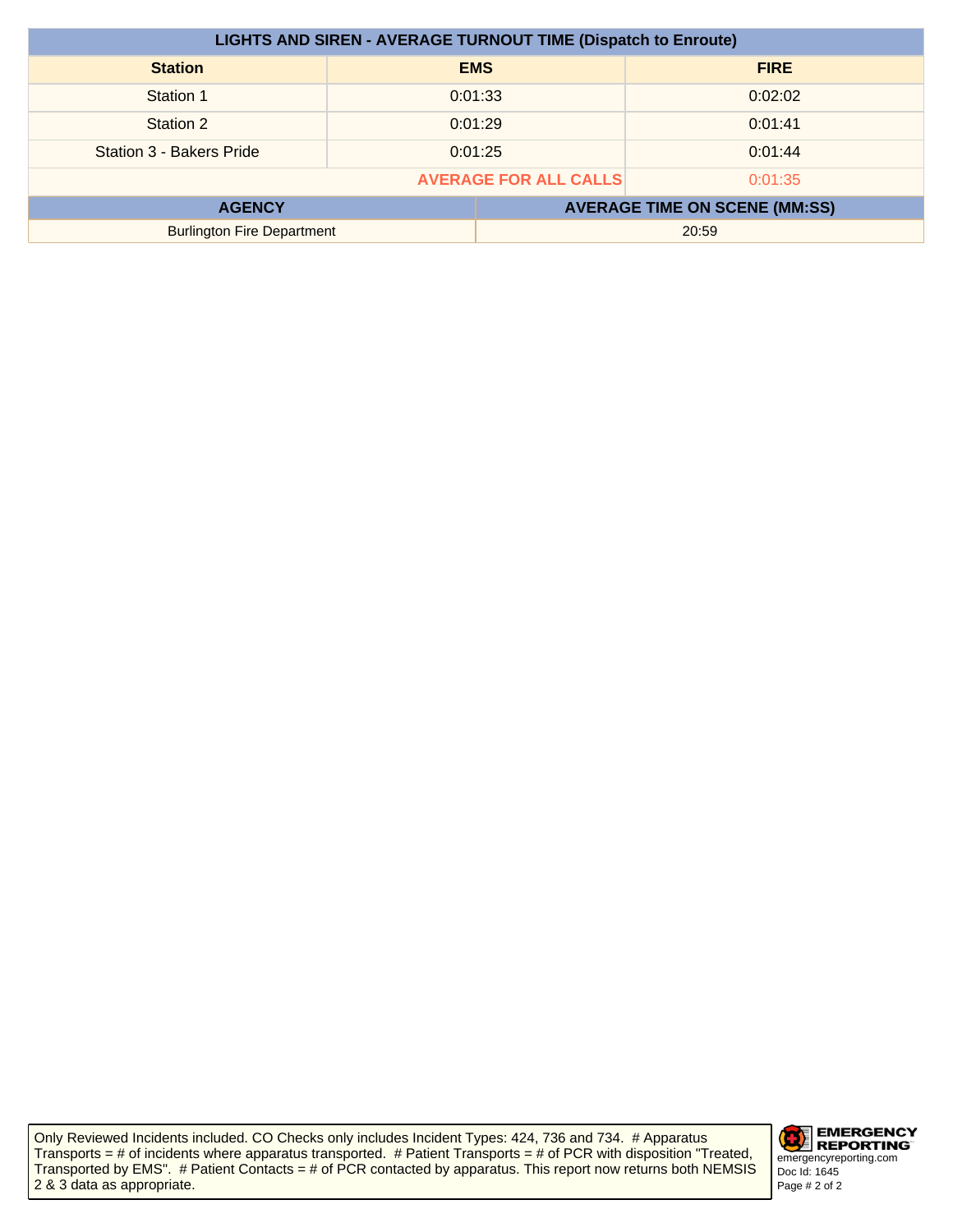Burlington, IA

This report was generated on 8/15/2019 8:49:38 AM

#### **Breakdown by Major Incident Types for Date Range**

Zone(s): All Zones | Start Date: 07/01/2019 | End Date: 07/31/2019



| <b>MAJOR INCIDENT TYPE</b>                          | # INCIDENTS | % of TOTAL |
|-----------------------------------------------------|-------------|------------|
| <b>Fires</b>                                        | 9           | 1.97%      |
| Overpressure rupture, explosion, overheat - no fire | 1           | 0.22%      |
| <b>Rescue &amp; Emergency Medical Service</b>       | 355         | 77.51%     |
| Hazardous Condition (No Fire)                       | 7           | 1.53%      |
| Service Call                                        | 22          | 4.80%      |
| Good Intent Call                                    | 46          | 10.04%     |
| False Alarm & False Call                            | 18          | 3.93%      |
|                                                     | 458         | 100.00%    |

Only REVIEWED incidents included. Summary results for a major incident type are not displayed if the count is zero.

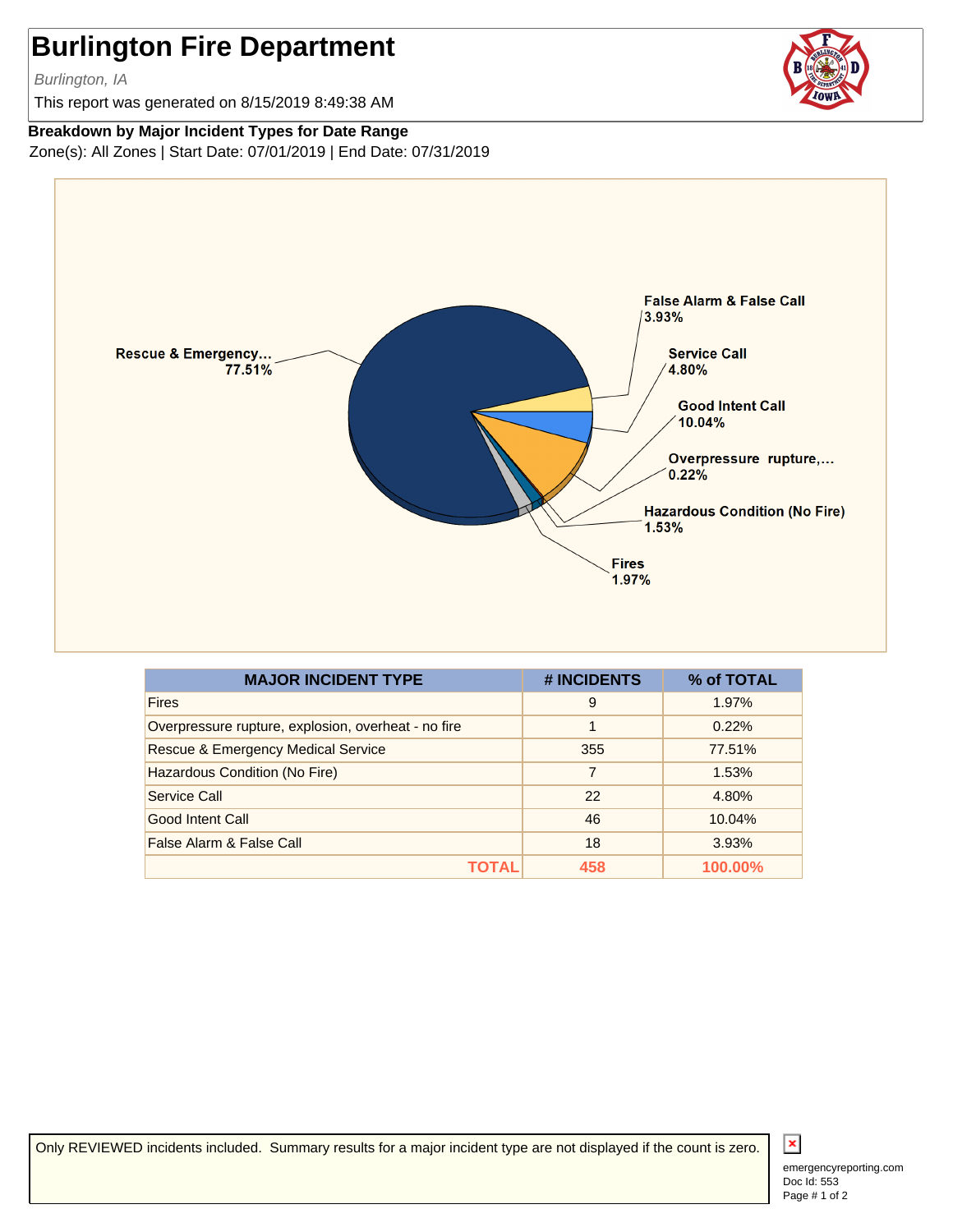| <b>Detailed Breakdown by Incident Type</b>               |                |            |  |
|----------------------------------------------------------|----------------|------------|--|
| <b>INCIDENT TYPE</b>                                     | # INCIDENTS    | % of TOTAL |  |
| 111 - Building fire                                      | 3              | 0.66%      |  |
| 113 - Cooking fire, confined to container                | $\mathbf{1}$   | 0.22%      |  |
| 131 - Passenger vehicle fire                             | $\overline{2}$ | 0.44%      |  |
| 140 - Natural vegetation fire, other                     | $\mathbf{1}$   | 0.22%      |  |
| 142 - Brush or brush-and-grass mixture fire              | $\mathbf{1}$   | 0.22%      |  |
| 154 - Dumpster or other outside trash receptacle fire    | $\mathbf{1}$   | 0.22%      |  |
| 243 - Fireworks explosion (no fire)                      | $\mathbf{1}$   | 0.22%      |  |
| 321 - EMS call, excluding vehicle accident with injury   | 337            | 73.58%     |  |
| 322 - Motor vehicle accident with injuries               | 14             | 3.06%      |  |
| 324 - Motor vehicle accident with no injuries.           | $\mathbf{1}$   | 0.22%      |  |
| 365 - Watercraft rescue                                  | $\overline{2}$ | 0.44%      |  |
| 381 - Rescue or EMS standby                              | $\mathbf{1}$   | 0.22%      |  |
| 412 - Gas leak (natural gas or LPG)                      | $\overline{2}$ | 0.44%      |  |
| 413 - Oil or other combustible liquid spill              | $\mathbf{1}$   | 0.22%      |  |
| 440 - Electrical wiring/equipment problem, other         | $\mathbf{1}$   | 0.22%      |  |
| 442 - Overheated motor                                   | $\mathbf{1}$   | 0.22%      |  |
| 444 - Power line down                                    | $\overline{2}$ | 0.44%      |  |
| 511 - Lock-out                                           | $\mathbf{1}$   | 0.22%      |  |
| 541 - Animal problem                                     | $\mathbf{1}$   | 0.22%      |  |
| 550 - Public service assistance, other                   | $\mathbf{1}$   | 0.22%      |  |
| 551 - Assist police or other governmental agency         | 3              | 0.66%      |  |
| 553 - Public service                                     | 3              | 0.66%      |  |
| 554 - Assist invalid                                     | $\overline{2}$ | 0.44%      |  |
| 561 - Unauthorized burning                               | 8              | 1.75%      |  |
| 571 - Cover assignment, standby, moveup                  | 3              | 0.66%      |  |
| 600 - Good intent call, other                            | $\mathbf{1}$   | 0.22%      |  |
| 611 - Dispatched & cancelled en route                    | 16             | 3.49%      |  |
| 622 - No incident found on arrival at dispatch address   | 27             | 5.90%      |  |
| 631 - Authorized controlled burning                      | $\mathbf{1}$   | 0.22%      |  |
| 651 - Smoke scare, odor of smoke                         | $\mathbf{1}$   | 0.22%      |  |
| 730 - System malfunction, other                          | $\mathbf{1}$   | 0.22%      |  |
| 733 - Smoke detector activation due to malfunction       | 4              | 0.87%      |  |
| 735 - Alarm system sounded due to malfunction            | $\overline{4}$ | 0.87%      |  |
| 736 - CO detector activation due to malfunction          | $\overline{c}$ | 0.44%      |  |
| 740 - Unintentional transmission of alarm, other         | 1              | 0.22%      |  |
| 743 - Smoke detector activation, no fire - unintentional | 1              | 0.22%      |  |
| 745 - Alarm system activation, no fire - unintentional   | $\overline{4}$ | 0.87%      |  |
| 746 - Carbon monoxide detector activation, no CO         | 1              | 0.22%      |  |
| <b>TOTAL INCIDENTS:</b>                                  | 458            | 100.00%    |  |

Only REVIEWED incidents included. Summary results for a major incident type are not displayed if the count is zero.

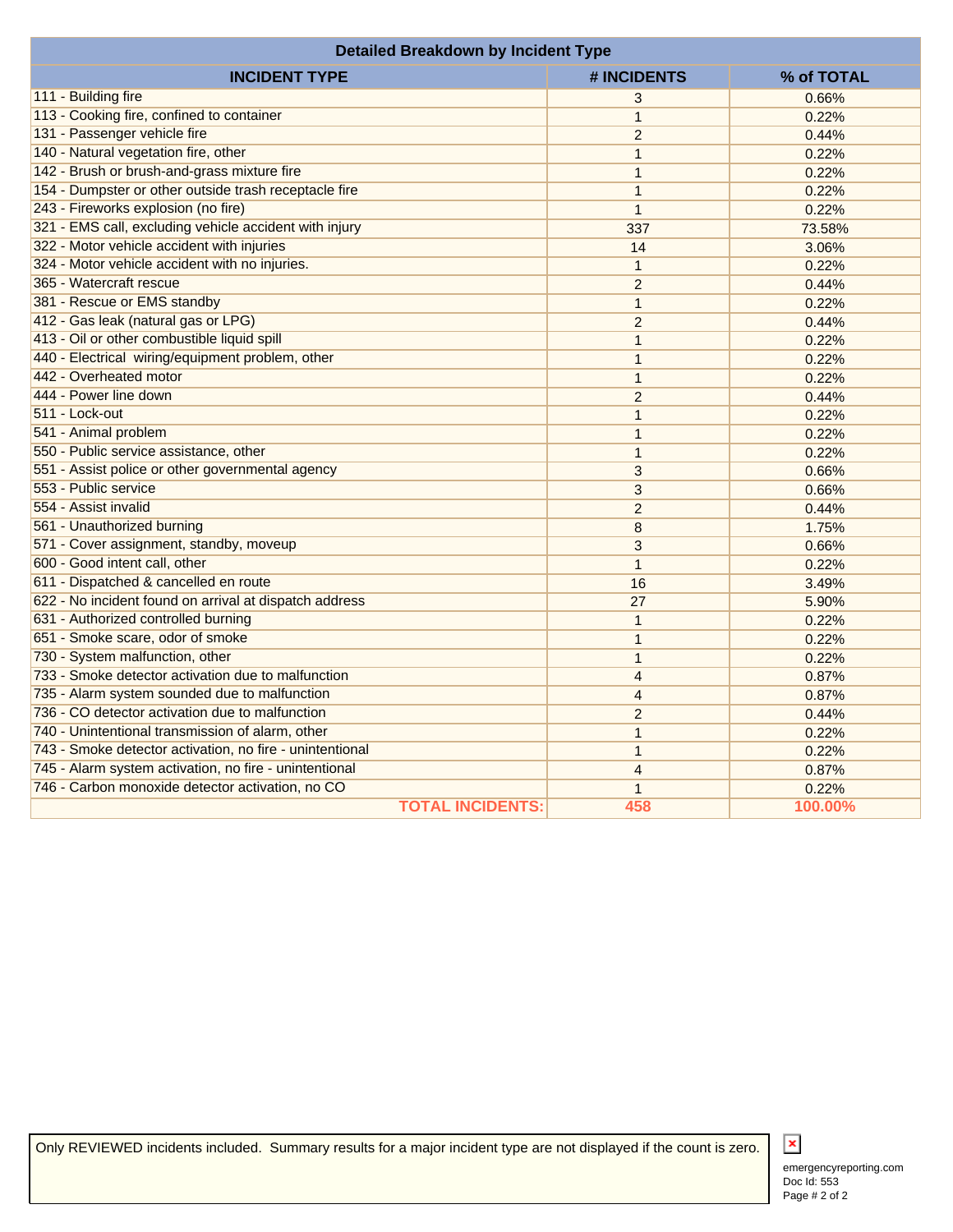Burlington, IA

This report was generated on 8/15/2019 8:41:13 AM



#### **Incident Type Count per Zone for Date Range**

Start Date: 07/01/2019 | End Date: 07/31/2019



| <b>ZONES</b> | <b>INCIDENT TYPE</b>                                   | <b>COUNT</b>   |  |  |
|--------------|--------------------------------------------------------|----------------|--|--|
|              | <b>C-Burlington - City of Burlington</b>               |                |  |  |
|              | 111 - Building fire                                    | 3              |  |  |
|              | 113 - Cooking fire, confined to container              | 1              |  |  |
|              | 131 - Passenger vehicle fire                           | 1              |  |  |
|              | 140 - Natural vegetation fire, other                   | $\mathbf 1$    |  |  |
|              | 142 - Brush or brush-and-grass mixture fire            | 1              |  |  |
|              | 243 - Fireworks explosion (no fire)                    | 1              |  |  |
|              | 321 - EMS call, excluding vehicle accident with injury | 237            |  |  |
|              | 322 - Motor vehicle accident with injuries             | 9              |  |  |
|              | 324 - Motor vehicle accident with no injuries.         | $\mathbf{1}$   |  |  |
|              | 365 - Watercraft rescue                                | $\overline{2}$ |  |  |
|              | 381 - Rescue or EMS standby                            | 1              |  |  |
|              | 412 - Gas leak (natural gas or LPG)                    | $\overline{2}$ |  |  |
|              | 413 - Oil or other combustible liquid spill            | 1              |  |  |
|              | 440 - Electrical wiring/equipment problem, other       | 1              |  |  |
|              | 442 - Overheated motor                                 | 1              |  |  |
|              | 444 - Power line down                                  | $\overline{2}$ |  |  |
|              | 511 - Lock-out                                         | 1              |  |  |
|              | 550 - Public service assistance, other                 | 1              |  |  |
|              | 551 - Assist police or other governmental agency       | 3              |  |  |
|              | 553 - Public service                                   | 3              |  |  |

Zone information is defined on the Basic Info 3 screen of an incident. Only REVIEWED incidents included.



Doc Id: 1404 emergencyreporting.com Page # 1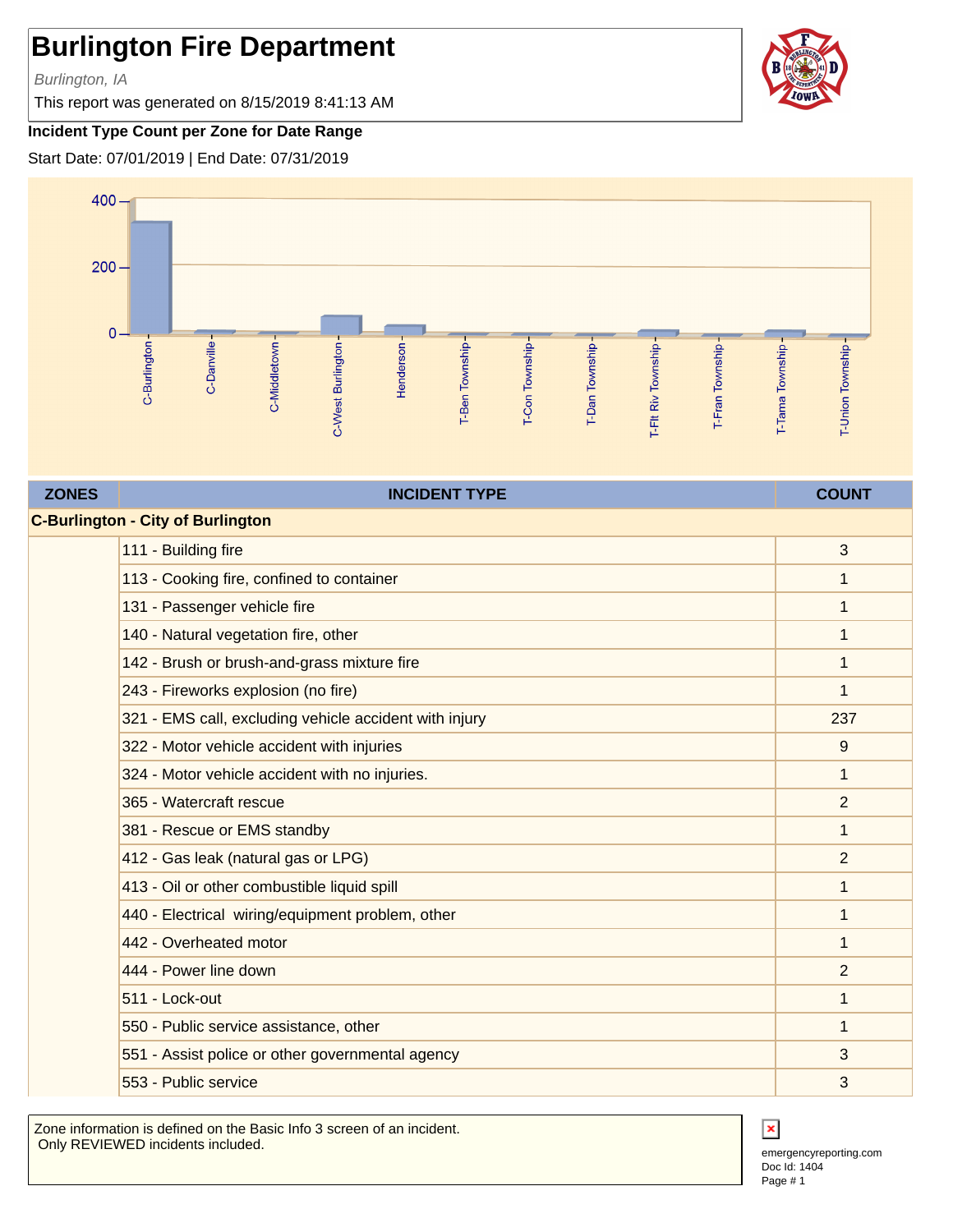| <b>ZONES</b>                        | <b>INCIDENT TYPE</b>                                             | <b>COUNT</b>   |  |
|-------------------------------------|------------------------------------------------------------------|----------------|--|
|                                     | 554 - Assist invalid                                             | 2              |  |
|                                     | 561 - Unauthorized burning                                       | 8              |  |
|                                     | 571 - Cover assignment, standby, moveup                          | 3              |  |
|                                     | 600 - Good intent call, other                                    | 1              |  |
|                                     | 611 - Dispatched & cancelled en route                            | 6              |  |
|                                     | 622 - No incident found on arrival at dispatch address           | 22             |  |
|                                     | 631 - Authorized controlled burning                              | 1              |  |
|                                     | 651 - Smoke scare, odor of smoke                                 | 1              |  |
|                                     | 730 - System malfunction, other                                  | 1              |  |
|                                     | 733 - Smoke detector activation due to malfunction               | 4              |  |
|                                     | 735 - Alarm system sounded due to malfunction                    | 4              |  |
|                                     | 736 - CO detector activation due to malfunction                  | 1              |  |
|                                     | 740 - Unintentional transmission of alarm, other                 | 1              |  |
|                                     | 743 - Smoke detector activation, no fire - unintentional         | 1              |  |
|                                     | 745 - Alarm system activation, no fire - unintentional           | 3              |  |
|                                     | 746 - Carbon monoxide detector activation, no CO                 | 1              |  |
|                                     | Total Incidents for C-Burlington - City of Burlington:           | 333            |  |
|                                     | <b>C-Danville - City of Danville</b>                             |                |  |
|                                     | 321 - EMS call, excluding vehicle accident with injury           | 5              |  |
|                                     | 611 - Dispatched & cancelled en route                            | 1              |  |
|                                     | Total Incidents for C-Danville - City of Danville:               | 6              |  |
|                                     | <b>C-Middletown - City of Middletown</b>                         |                |  |
|                                     | 321 - EMS call, excluding vehicle accident with injury           | 1              |  |
|                                     | 622 - No incident found on arrival at dispatch address           | 1              |  |
|                                     | Total Incidents for C-Middletown - City of Middletown:           | 2              |  |
|                                     | <b>C-West Burlington - City of West Burlington</b>               |                |  |
|                                     | 321 - EMS call, excluding vehicle accident with injury           | 49             |  |
|                                     | 611 - Dispatched & cancelled en route                            | $\overline{2}$ |  |
|                                     | 622 - No incident found on arrival at dispatch address           | 2              |  |
|                                     | Total Incidents for C-West Burlington - City of West Burlington: | 53             |  |
| <b>Henderson - Henderson County</b> |                                                                  |                |  |
|                                     | 321 - EMS call, excluding vehicle accident with injury           | 16             |  |
|                                     | 322 - Motor vehicle accident with injuries                       | 3              |  |
|                                     | 541 - Animal problem                                             | 1              |  |
|                                     | 611 - Dispatched & cancelled en route                            | 5              |  |
|                                     | Total Incidents for Henderson - Henderson County:                | 25             |  |
|                                     | <b>T. Ren Townshin - Renton Townshin</b>                         |                |  |

#### **Township - Benton Township**

Zone information is defined on the Basic Info 3 screen of an incident. Only REVIEWED incidents included.



Doc Id: 1404 emergencyreporting.com Page # 2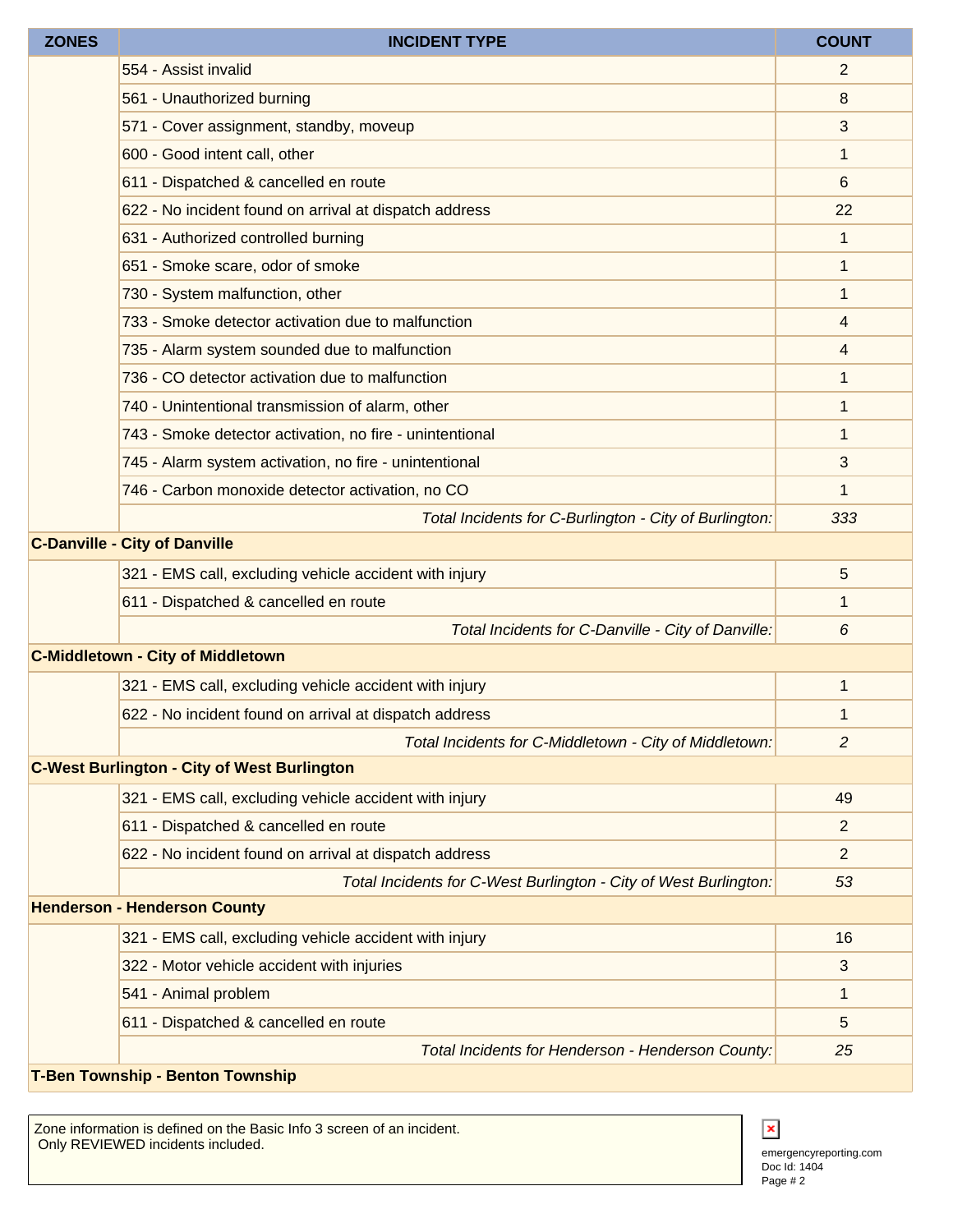| <b>ZONES</b>                               | <b>INCIDENT TYPE</b>                                           | <b>COUNT</b>             |
|--------------------------------------------|----------------------------------------------------------------|--------------------------|
|                                            | 745 - Alarm system activation, no fire - unintentional         | 1                        |
|                                            | Total Incidents for T-Ben Township - Benton Township:          | 1                        |
| T-Con Township - Concordia Township        |                                                                |                          |
|                                            | 154 - Dumpster or other outside trash receptacle fire          | 1                        |
|                                            | 321 - EMS call, excluding vehicle accident with injury         | 1                        |
|                                            | Total Incidents for T-Con Township - Concordia Township:       | $\overline{c}$           |
|                                            | T-Dan Township - Danville Township                             |                          |
|                                            | 321 - EMS call, excluding vehicle accident with injury         | 1                        |
|                                            | Total Incidents for T-Dan Township - Danville Township:        | 1                        |
|                                            | <b>T-Fit Riv Township - Flint River Township</b>               |                          |
|                                            | 131 - Passenger vehicle fire                                   | $\mathbf{1}$             |
|                                            | 321 - EMS call, excluding vehicle accident with injury         | 10                       |
|                                            | 622 - No incident found on arrival at dispatch address         | 2                        |
|                                            | 736 - CO detector activation due to malfunction                | 1                        |
|                                            | Total Incidents for T-FIt Riv Township - Flint River Township: | 14                       |
| <b>T-Fran Township - Franklin Township</b> |                                                                |                          |
|                                            | 321 - EMS call, excluding vehicle accident with injury         | $\mathbf{1}$             |
|                                            | 322 - Motor vehicle accident with injuries                     | 1                        |
|                                            | Total Incidents for T-Fran Township - Franklin Township:       | 2                        |
|                                            | T-Tama Township - Tama Township                                |                          |
|                                            | 321 - EMS call, excluding vehicle accident with injury         | 14                       |
|                                            | 611 - Dispatched & cancelled en route                          | 1                        |
|                                            | Total Incidents for T-Tama Township - Tama Township:           | 15                       |
| <b>T-Union Township - Union Township</b>   |                                                                |                          |
|                                            | 321 - EMS call, excluding vehicle accident with injury         | $\overline{2}$           |
|                                            | 322 - Motor vehicle accident with injuries                     | 1                        |
|                                            | 611 - Dispatched & cancelled en route                          | 1                        |
|                                            | Total Incidents for T-Union Township - Union Township:         | $\overline{\mathcal{A}}$ |
|                                            | <b>Total Count for all Zone:</b>                               | 458                      |

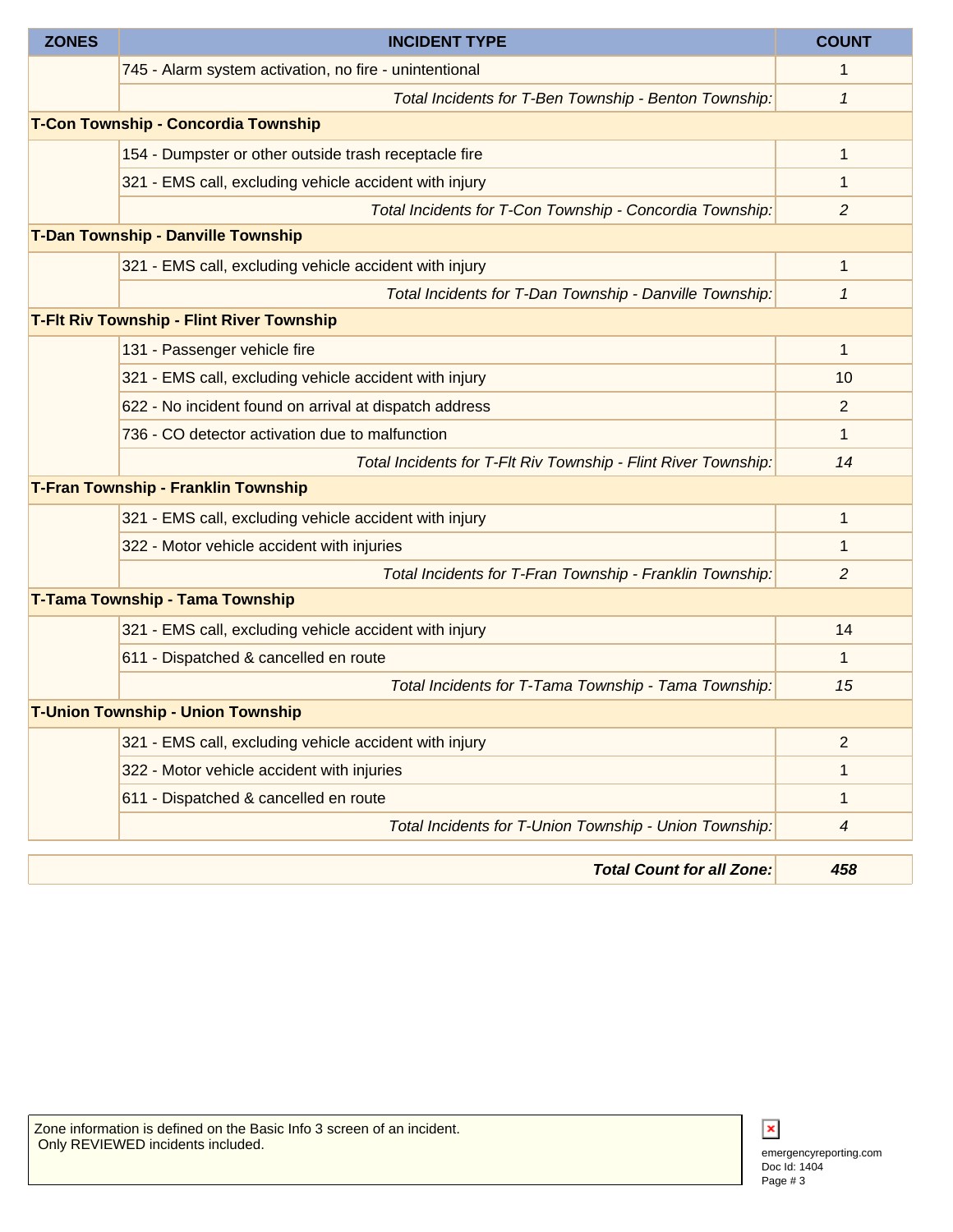Burlington, IA

This report was generated on 8/15/2019 9:13:35 AM



#### **Patient Transport Count per Destination for Date Range (N2-N3)**

Start Date: 07/01/2019 | End Date: 07/31/2019

| <b>HOSPITAL DESTINATION</b>          | # TRANSPORTS |
|--------------------------------------|--------------|
| Genesis East                         |              |
| <b>Great River Medical Center</b>    | 260          |
| University of Iowa Hospital & Clinic |              |
| <b>Veterans Hospital</b>             |              |

Only REVIEWED incidents included. This report now returns both NEMSIS 2 & 3 data as appropriate.



Doc Id: 517 emergencyreporting.com Page # 1 of 1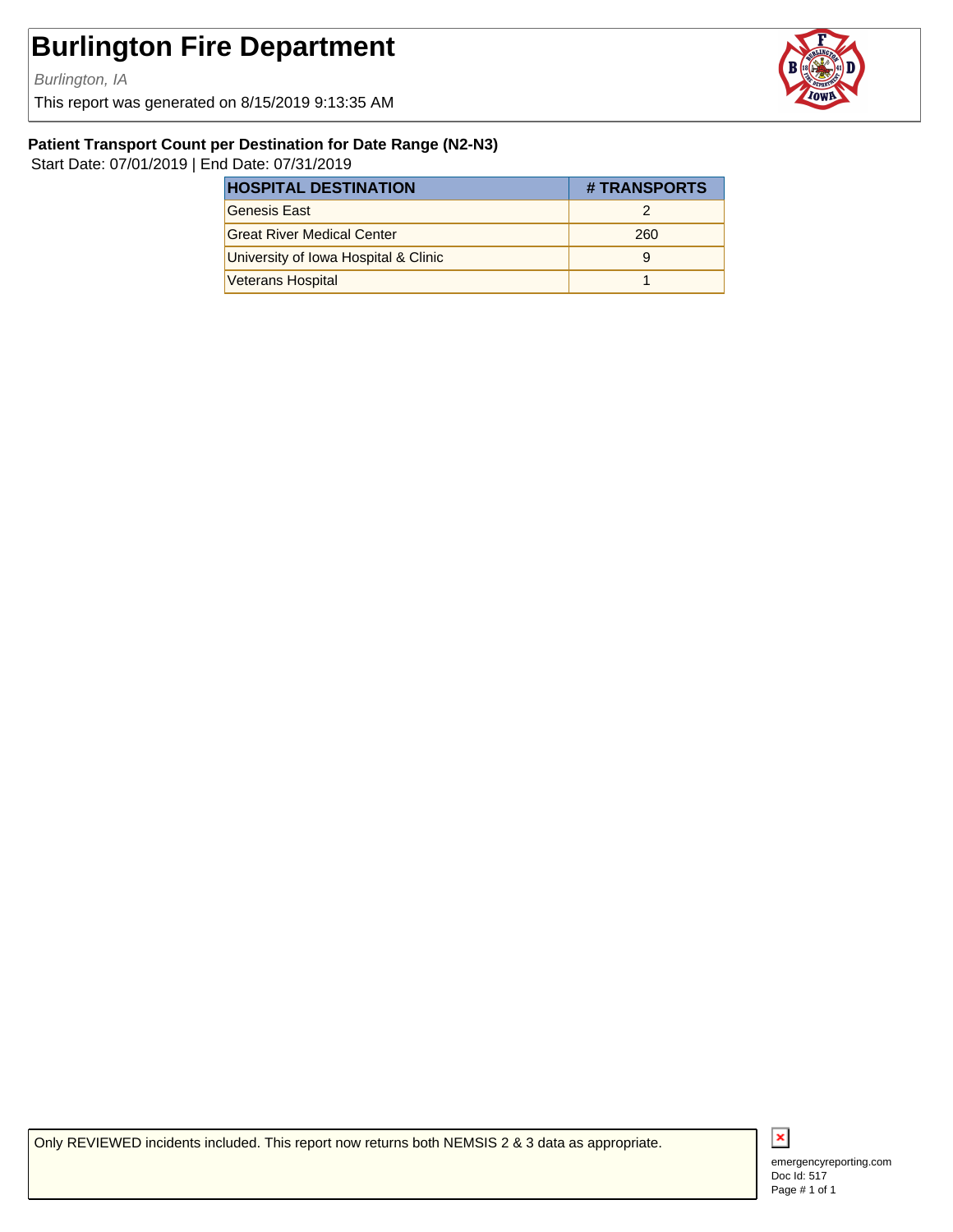Burlington, IA

This report was generated on 8/15/2019 8:50:24 AM



#### **Incident Type Count per Station for Date Range**

Start Date: 07/01/2019 | End Date: 07/31/2019

| <b>INCIDENT TYPE</b>                                     | # INCIDENTS             |
|----------------------------------------------------------|-------------------------|
| <b>Station: ST1 - STATION 1</b>                          |                         |
| 111 - Building fire                                      | $\overline{\mathbf{c}}$ |
| 113 - Cooking fire, confined to container                | $\overline{1}$          |
| 131 - Passenger vehicle fire                             | $\overline{c}$          |
| 140 - Natural vegetation fire, other                     | $\mathbf{1}$            |
| 243 - Fireworks explosion (no fire)                      | $\mathbf{1}$            |
| 321 - EMS call, excluding vehicle accident with injury   | 141                     |
| 322 - Motor vehicle accident with injuries               | 9                       |
| 365 - Watercraft rescue                                  | $\overline{c}$          |
| 381 - Rescue or EMS standby                              | $\mathbf{1}$            |
| 412 - Gas leak (natural gas or LPG)                      | $\overline{1}$          |
| 413 - Oil or other combustible liquid spill              | 1                       |
| 444 - Power line down                                    | $\mathbf{1}$            |
| 511 - Lock-out                                           | $\mathbf{1}$            |
| 541 - Animal problem                                     | $\mathbf{1}$            |
| 551 - Assist police or other governmental agency         | 3                       |
| 553 - Public service                                     | 3                       |
| 561 - Unauthorized burning                               | 6                       |
| 571 - Cover assignment, standby, moveup                  | 3                       |
| 611 - Dispatched & cancelled en route                    | 9                       |
| 622 - No incident found on arrival at dispatch address   | 12                      |
| 631 - Authorized controlled burning                      | $\mathbf{1}$            |
| 651 - Smoke scare, odor of smoke                         | $\mathbf{1}$            |
| 730 - System malfunction, other                          | $\overline{1}$          |
| 733 - Smoke detector activation due to malfunction       | 3                       |
| 735 - Alarm system sounded due to malfunction            | 3                       |
| 736 - CO detector activation due to malfunction          | $\overline{c}$          |
| 740 - Unintentional transmission of alarm, other         | $\mathbf{1}$            |
| 743 - Smoke detector activation, no fire - unintentional | 1                       |
| 745 - Alarm system activation, no fire - unintentional   | 3                       |

Only REVIEWED incidents included.



Doc Id: 857 emergencyreporting.com Page # 1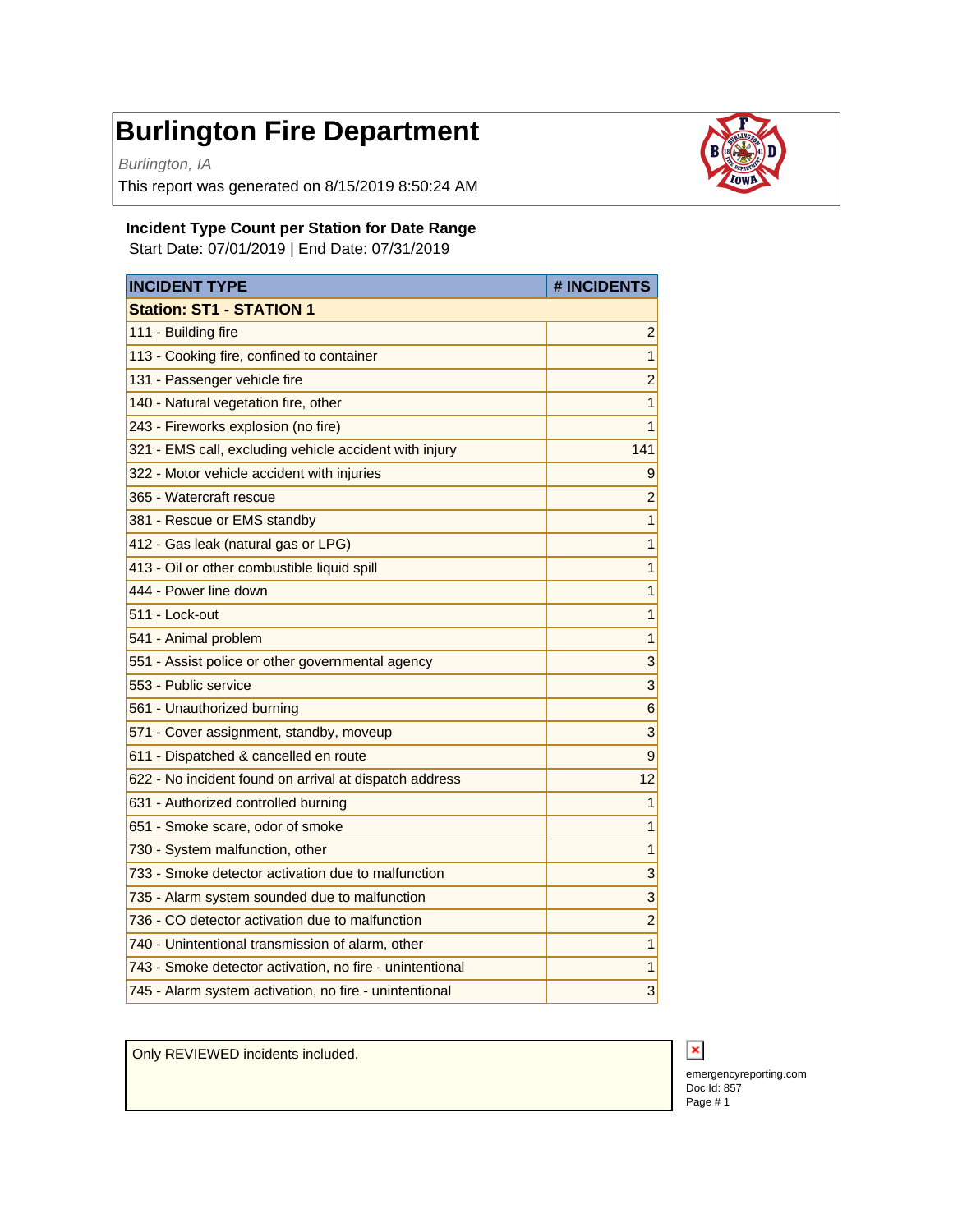| <b>INCIDENT TYPE</b>                             | <b>#INCIDENTS</b> |
|--------------------------------------------------|-------------------|
| 746 - Carbon monoxide detector activation, no CO |                   |

**# Incidents for ST1 - Station 1: 218**

| <b>Station: ST2 - STATION 2</b>                        |                |
|--------------------------------------------------------|----------------|
| 111 - Building fire                                    | 1              |
| 142 - Brush or brush-and-grass mixture fire            | 1              |
| 154 - Dumpster or other outside trash receptacle fire  | 1              |
| 321 - EMS call, excluding vehicle accident with injury | 86             |
| 322 - Motor vehicle accident with injuries             | 3              |
| 324 - Motor vehicle accident with no injuries.         | $\mathbf{1}$   |
| 412 - Gas leak (natural gas or LPG)                    | 1              |
| 440 - Electrical wiring/equipment problem, other       | $\mathbf{1}$   |
| 442 - Overheated motor                                 | 1              |
| 444 - Power line down                                  | 1              |
| 550 - Public service assistance, other                 | $\mathbf{1}$   |
| 554 - Assist invalid                                   | $\mathbf{1}$   |
| 561 - Unauthorized burning                             | $\overline{c}$ |
| 600 - Good intent call, other                          | $\mathbf{1}$   |
| 611 - Dispatched & cancelled en route                  | 3              |
| 622 - No incident found on arrival at dispatch address | 9              |
| 733 - Smoke detector activation due to malfunction     | 1              |
| 735 - Alarm system sounded due to malfunction          | 1              |
| 745 - Alarm system activation, no fire - unintentional | 1              |
| $C$ ininn $2$<br># Ingidanta far RT2                   | 447            |

**# Incidents for ST2 - Station 2: 117**

| <b>Station: ST3 - STATION 3 - BAKERS PRIDE</b>         |                        |
|--------------------------------------------------------|------------------------|
| 321 - EMS call, excluding vehicle accident with injury | 110                    |
| 322 - Motor vehicle accident with injuries             | $\mathcal{P}$          |
| 554 - Assist invalid                                   | 1                      |
| 611 - Dispatched & cancelled en route                  | $\boldsymbol{\Lambda}$ |
| 622 - No incident found on arrival at dispatch address | 6                      |
| # Incidents for ST3 - Station 3 - Bakers Pride:        | 23                     |

Only REVIEWED incidents included.



Doc Id: 857 emergencyreporting.com Page # 2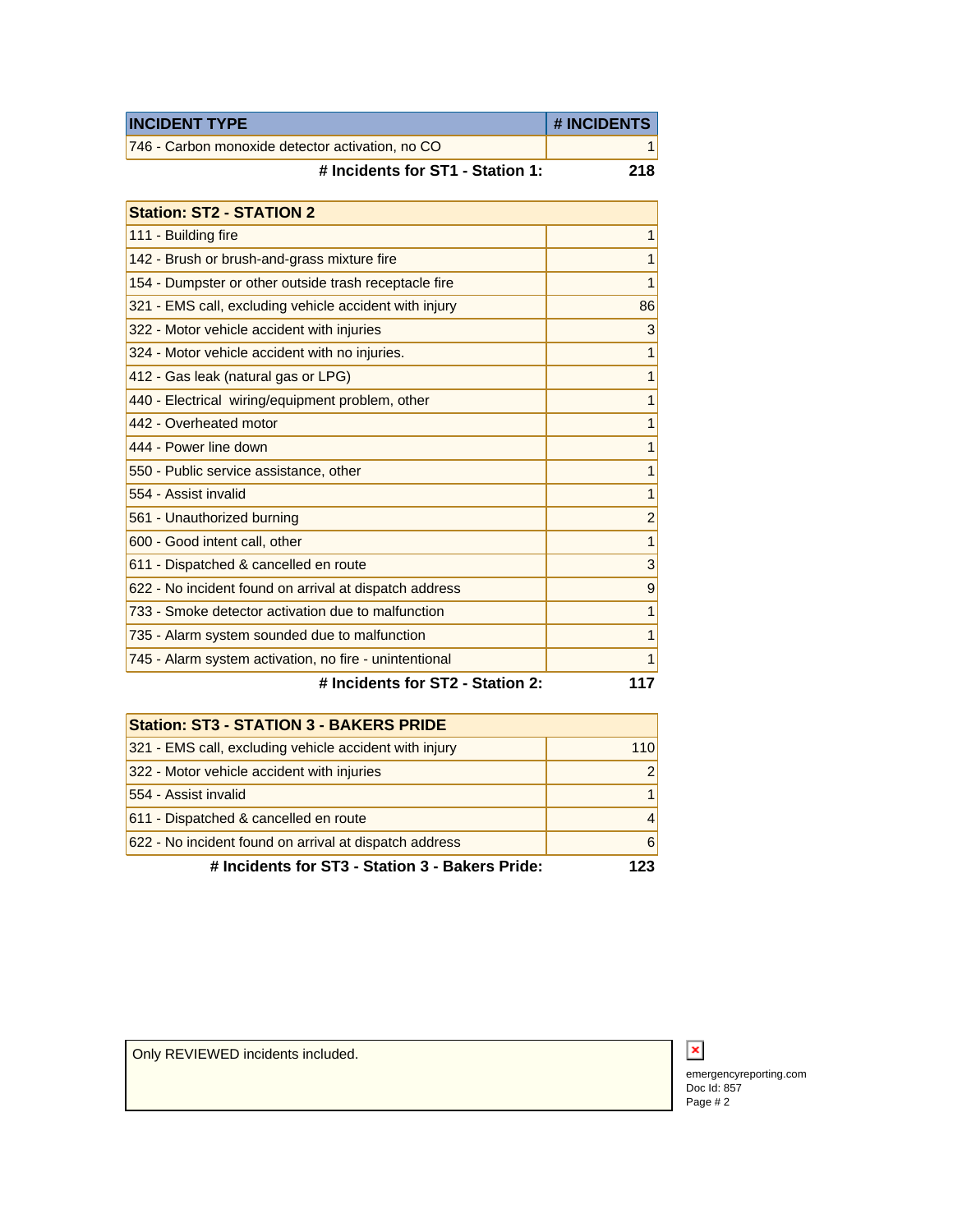#### **Matt Trexel**

| From:    | LIFENET Notifications Service <web@lifenetsystems.com></web@lifenetsystems.com> |
|----------|---------------------------------------------------------------------------------|
| Sent:    | Thursday, August 01, 2019 12:35 AM                                              |
| To:      | Matt Trexel                                                                     |
| Subject: | LIFENET System: Transmission Summary Report is available (7/1/2019 - 8/1/2019)  |
|          |                                                                                 |

**PHYSIO**<br>CONTROL

# **LIFENET**<sup>\*</sup>System